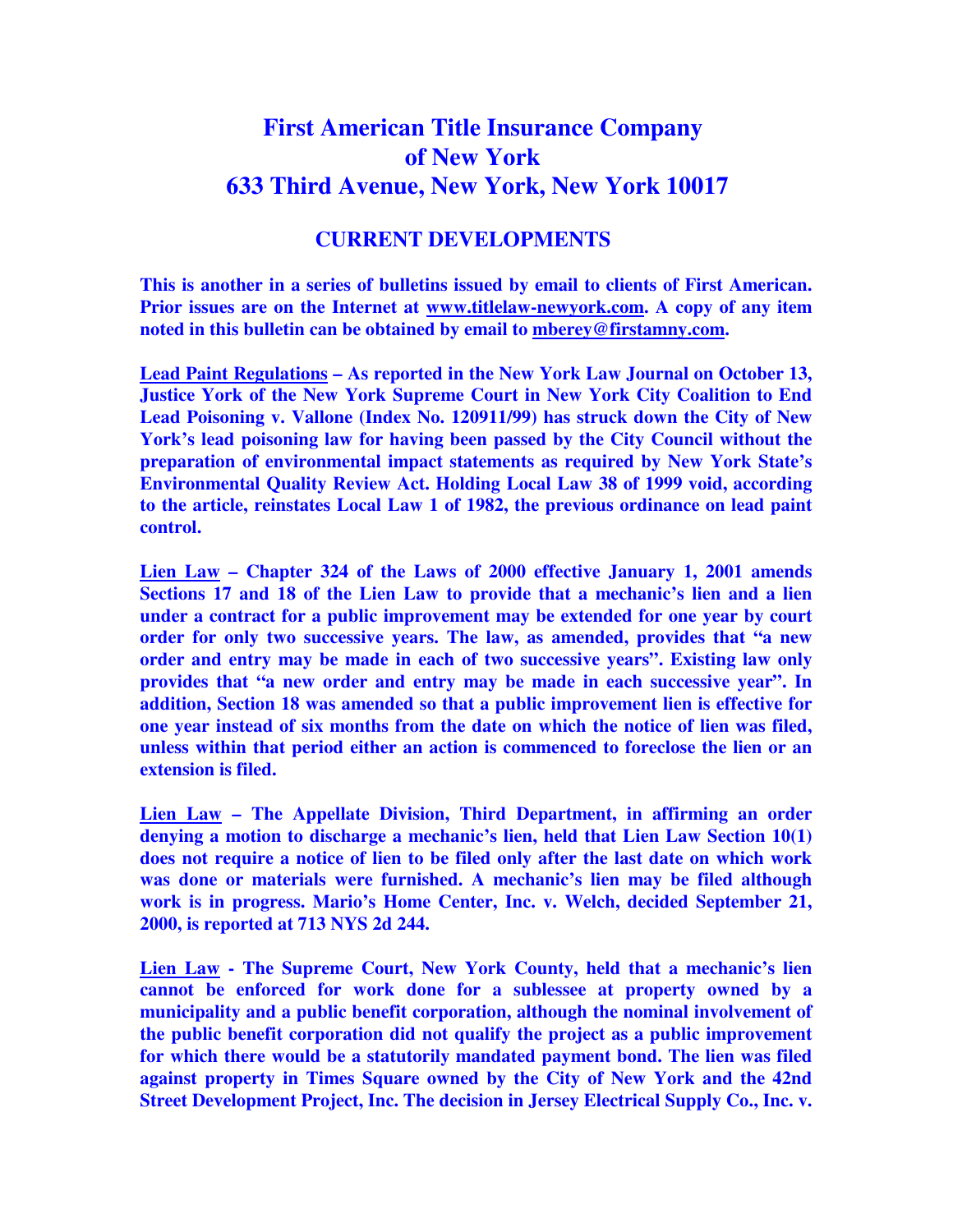**MJR Electrical Contracting Corp. (Index No. 605562/99) was issued by Justice York on November 9, 2000.** 

**Lien Law - The Supreme Court, Kings County, held that the assignment to the holder of a building loan mortgage of monies due under a contract between the New York City Housing Authority and its turnkey developer, and the reduction of the mortgage indebtedness prior to payment of subcontractors' claims, was a diversion of trust assets under the Lien Law requiring subordination of the mortgage to filed mechanic's liens. The court indicated that the lender could have protected its position by either filing a notice of assignment or a notice of lending under Lien Law Sections 15 and 73. Aspro Mechanical Contracting Inc. v. Fleet Bank, N. A. was reported on page 31 of the New York Law Journal on October 30, 2000.** 

**Lien Law - Affirming a District Court's reversal of the ruling of a bankruptcy court in the Southern District of New York, the Second Circuit held that a Section 22 Lien Law affidavit was not rendered materially false by including in its statement of the net sum available to the borrower-mortgagor for the improvement amounts to be used for the reimbursement of others who completed work prior to execution of the construction loan. Here an entity, related to the borrower, which owned an adjoining section of a rental housing complex under development was reimbursed for common site work done on the property prior to the borrower acquiring title. Ritz-Craft Corp. of PA Inc. v. National Electric Benefit Fund was reported in the New York Law Journal on December 15, 2000.** 

**Mortgage Foreclosure – In an unreported case, the Supreme Court, Suffolk County, dismissed a foreclosure action and directed cancellation of the lis pendens to foreclose due to the lender having had erroneously recorded a mortgage satisfaction after the action was commenced. The mortgage was held not to be enforceable against a bona fide purchaser of the property who took title relying on the recorded satisfaction. Regions Bank v. Campbell was decided on October 18, 2000.** 

**Mortgage Foreclosure - The District Court for the Southern District of New York granted summary judgment to the plaintiff-mortgagee notwithstanding that the proposed order did not specify the amount of the money judgment being sought. The court indicated that the complaint set forth the amount owed through the filing of the action and the amount of the judgment could be determined from the terms of the mortgage. The case was referred for computation of the amount owed. National Life Insurance Company v. Koncal Realty Associates Limited Partnership was reported in the New York Law Journal on November 30, 2000.** 

 **Mortgage Recording Tax – The May 17, 2000 issue of "Current Developments" reported the informal position of the Technical Services Bureau of the New York State Tax Commission as regards mortgages guaranteeing a borrower's revolving credit obligations. Further clarifying its position, Technical Services has advised**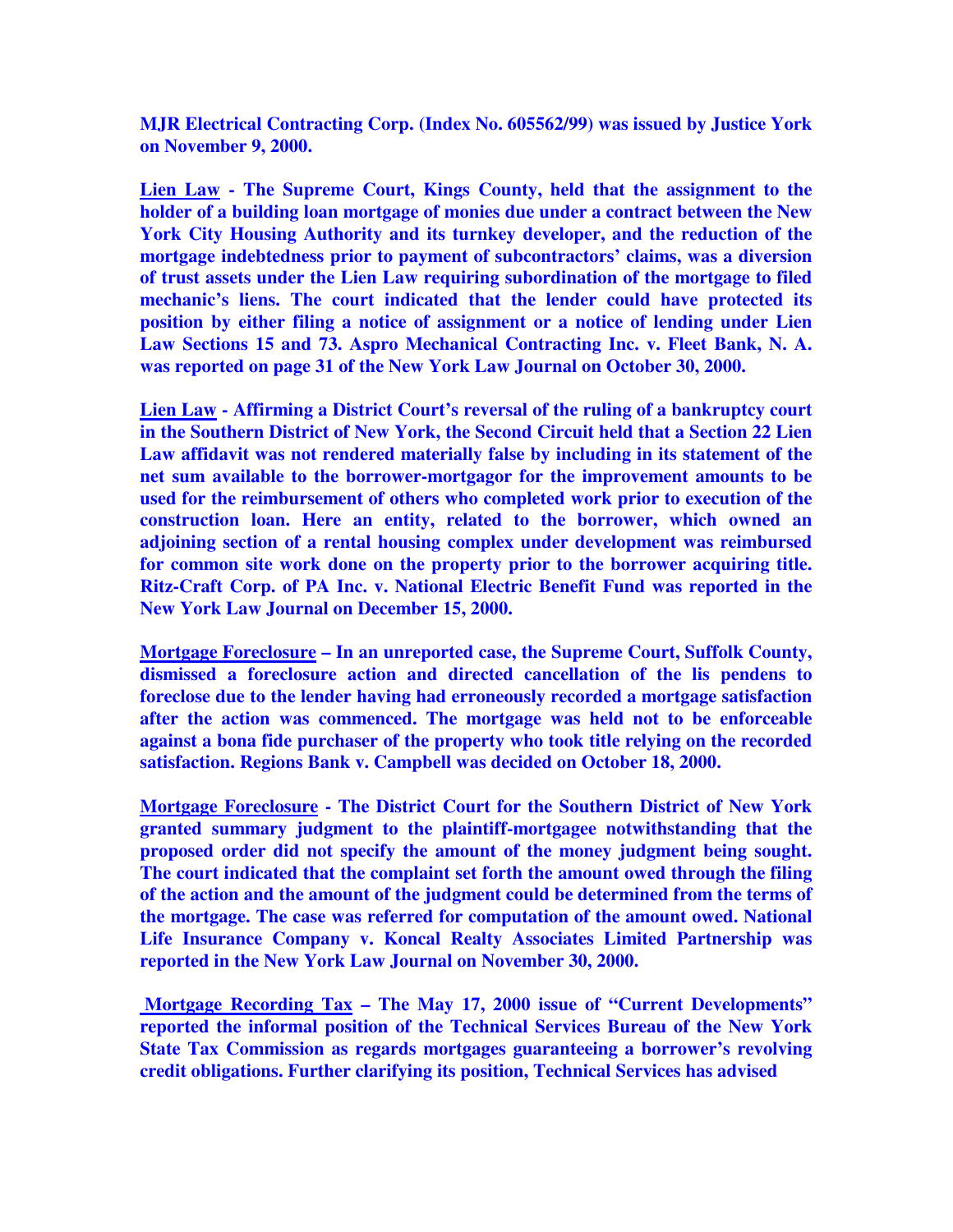**that credit line mortgages claiming exemption from tax for re-advances under Tax Law Section 253-b (mortgages securing less than \$3,000,000 or on one-to-six family owner occupied residences) must be executed by the borrower and cannot be guarantee mortgages. A guarantee mortgage in such circumstances must specify that it secures an identified non-revolving portion of the credit facility. For the May 17 Bulletin see http://www.titlelaw-newyork.com/Mans/ Current24.htm.** 

**Mount Vernon Transfer Tax – The City of Mount Vernon has enacted Local Law 3 of 2000 which, effective January 1, 2001, makes the grantor of a deed of real property responsible for the payment of the City's transfer tax of one percent of the consideration in excess of \$100,000. The grantee is liable for payment of the tax in the event the grantor is exempt from tax. This does not apply, however, to deeds delivered pursuant to contracts made prior to the effective date. Until this change, the grantee has been charged by the Code of the City of Mount Vernon with payment of the tax.** 

**New York City Water Charges - Guidelines were adopted in October by the New York City Water Board for the "Conservation Program for Multiple Family Residential Buildings". This program enables owners of housing consisting of six or more dwelling units being billed for water usage on a metered or frontage basis the option to elect billing based on a fixed charge per unit in lieu of metered billing if the owner has meters installed, invests in low water consumption plumbing fixtures and otherwise undertakes conservation efforts in cooperation with the Water Board. For the fiscal year beginning July 1, 2001, the fixed charge will be \$424.00 per dwelling unit. Applications for the program can be obtained through the City's Department of Environmental Protection and must be submitted no later than December 31, 2003. The Guidelines are at www.titlelaw-newyork.com/Mans/ waterguidelines.pdf .** 

**New York State Property Conditions Disclosure Legislation Vetoed – The Governor has vetoed legislation that would have added a "Property Conditions Disclosure Act" as new Real Property Law Article 14-A. Assembly Bill A01173 would have required the seller of a one-to-four family dwelling, prior to the seller accepting a purchase contract, to provide the buyer with a Property Condition Disclosure Statement setting forth all defects in the condition of the property of which the seller had actual or constructive knowledge or actual notice.** 

**Recording Act – The Supreme Court, Richmond County, held that purchaser of real property in Staten Island did not have constructive notice of a mortgage recorded against a former Land Map Block and Lot when the County Clerk's real property index had been converted to a Tax Block and Lot system prior to the conveyance. Sragg v. Feiger was reported in the New York Law Journal on November 27, 2000.**